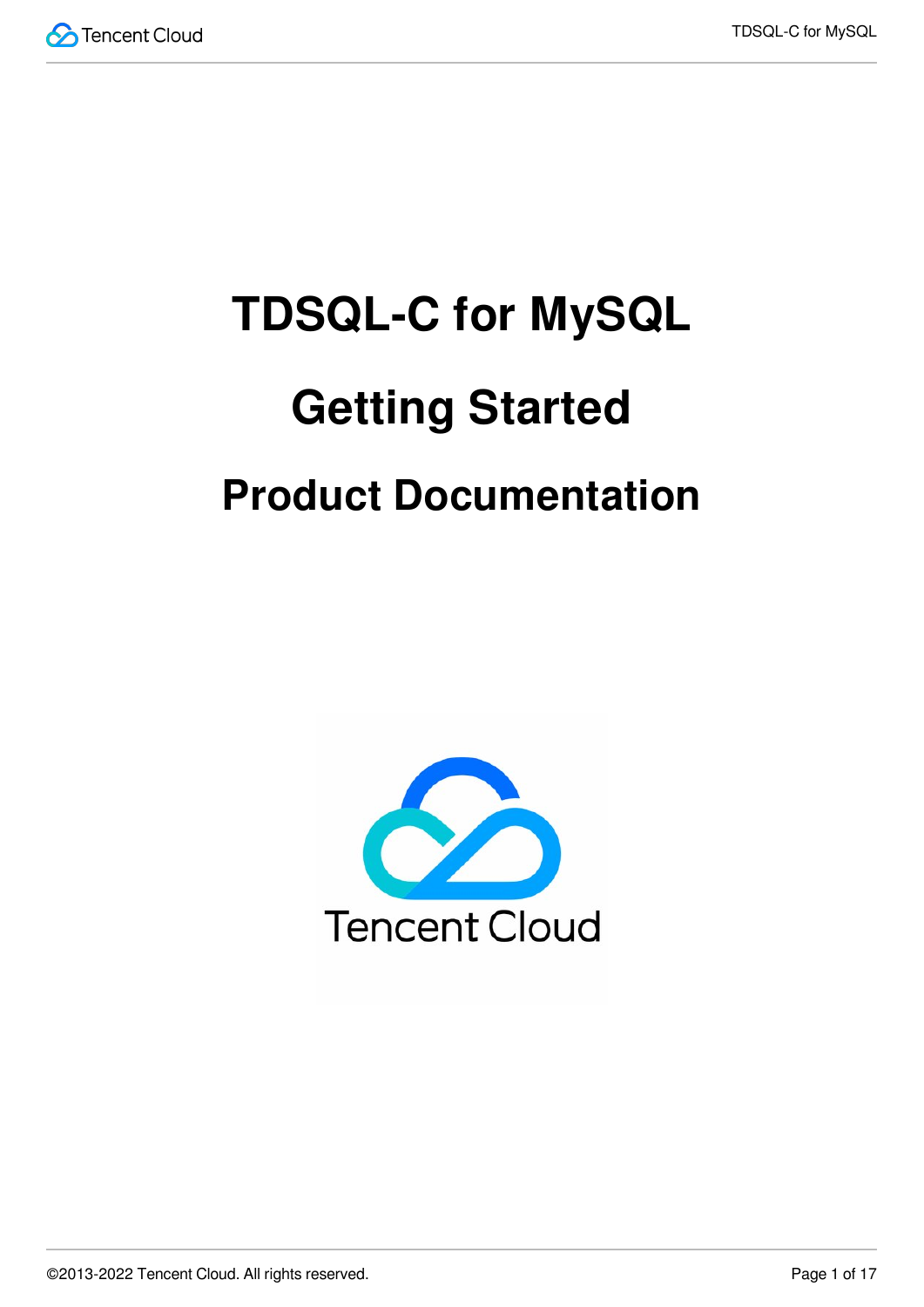

### Copyright Notice

©2013-2019 Tencent Cloud. All rights reserved.

Copyright in this document is exclusively owned by Tencent Cloud. You must not reproduce, modify, copy or distribute in any way, in whole or in part, the contents of this document without Tencent Cloud's the prior written consent.

Trademark Notice

### **C** Tencent Cloud

All trademarks associated with Tencent Cloud and its services are owned by Tencent Cloud Computing (Beijing) Company Limited and its affiliated companies. Trademarks of third parties referred to in this document are owned by their respective proprietors.

### Service Statement

This document is intended to provide users with general information about Tencent Cloud's products and services only and does not form part of Tencent Cloud's terms and conditions. Tencent Cloud's products or services are subject to change. Specific products and services and the standards applicable to them are exclusively provided for in Tencent Cloud's applicable terms and conditions.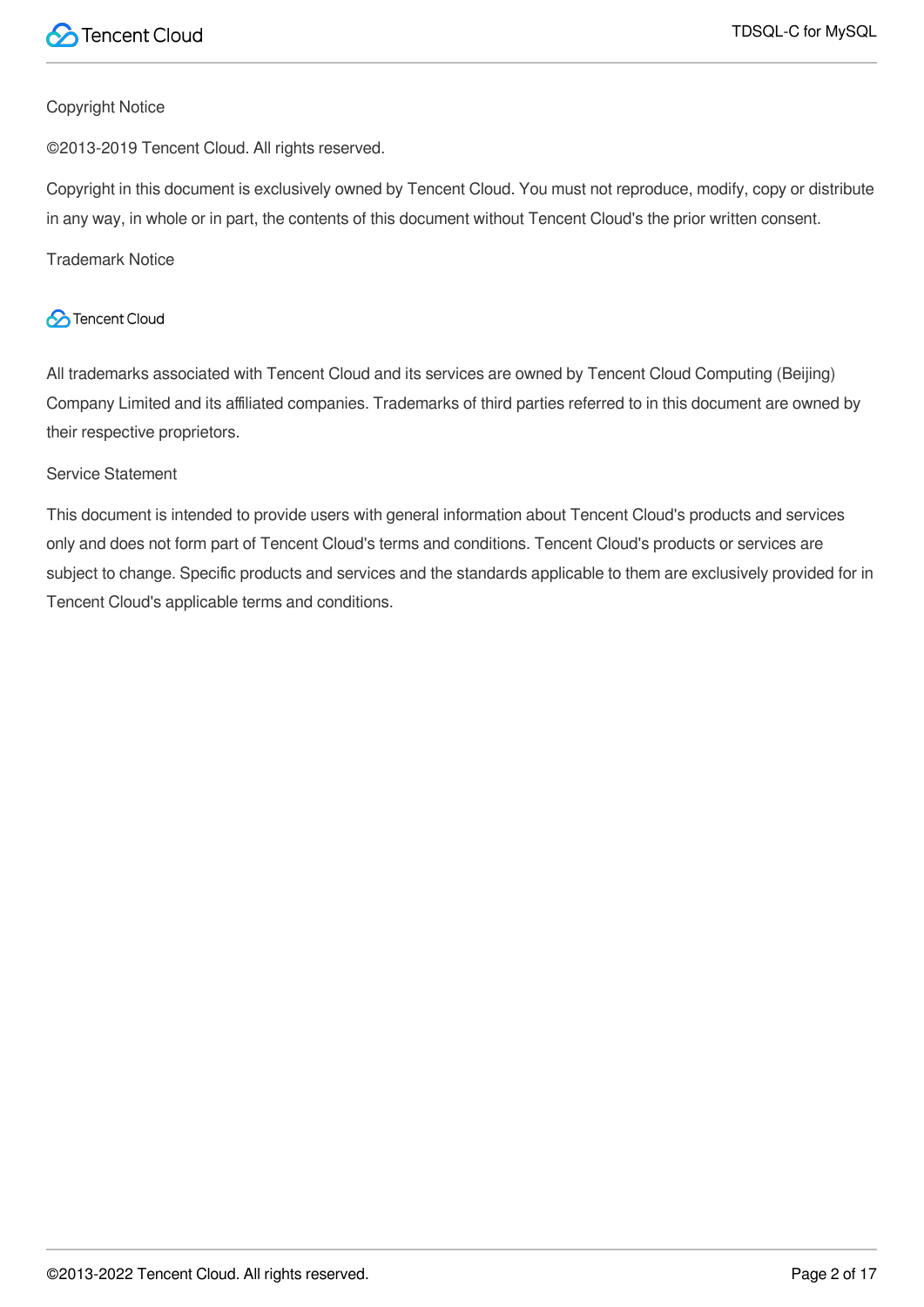

### **Contents**

Getting [Started](#page-3-0)

[Creating](#page-3-1) Cluster

[Connecting](#page-7-0) to Cluster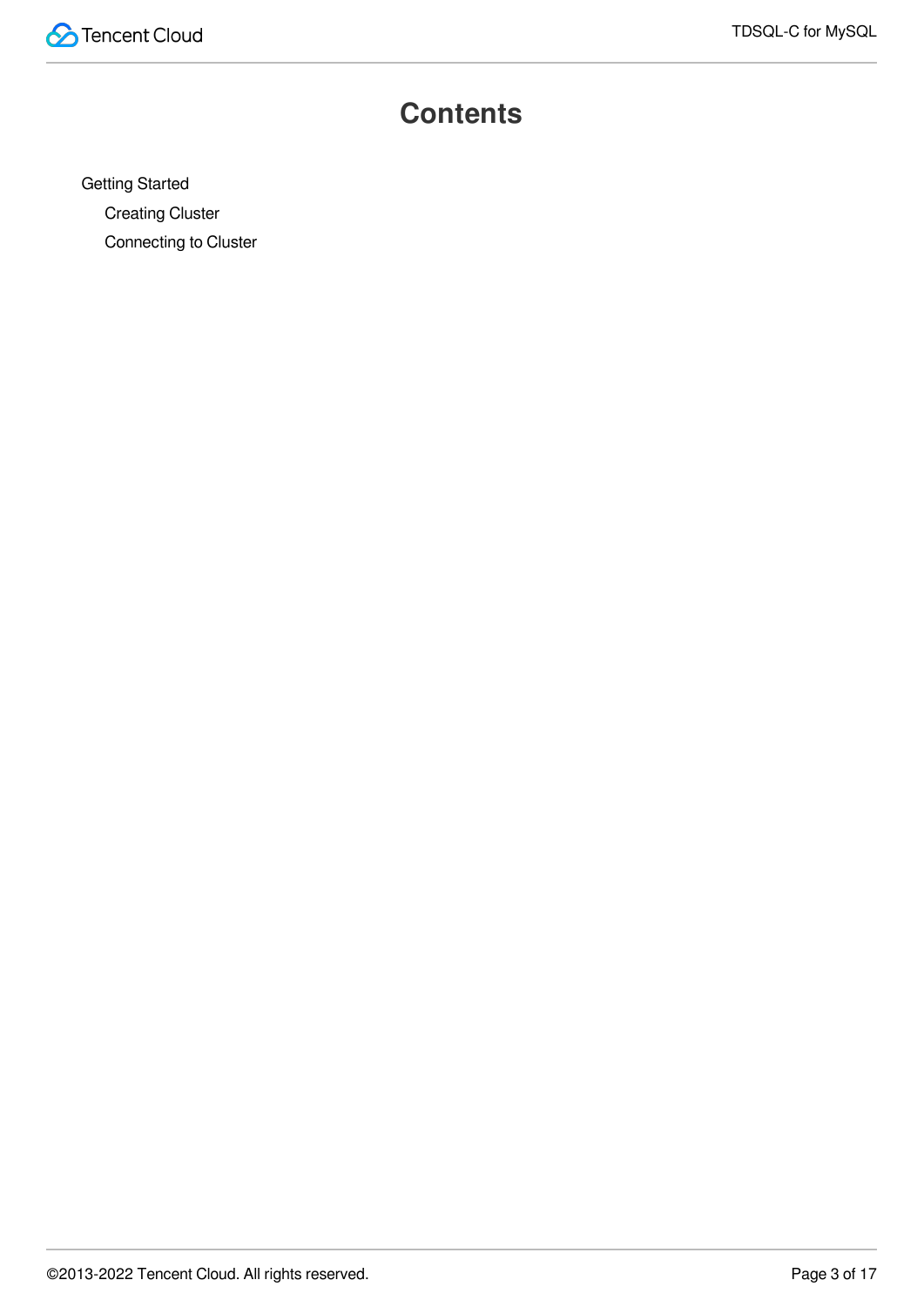## <span id="page-3-1"></span><span id="page-3-0"></span>Getting Started Creating Cluster

Last updated 2022-05-31 10:11:27

This document describes how to create a cluster in the TDSQL-C for MySQL console.

### **Prerequisites**

To make a purchase, you need to [complete identity verification](https://intl.cloud.tencent.com/document/product/378/3629) first. For more information, see Identity Verification Guide.

### **Directions**

- 1. Log in to the [purchase](https://buy.intl.cloud.tencent.com/cynosdb?regionId=8) page, complete the **Database Configuration** settings, and click **Next**.
	- **Compute Billing Mode**: Monthly subscription, pay-as-you-go, and serverless billing modes are supported.
	- **Region**: Select a region for database deployment.
	- **Source AZ**: Select an AZ for deployment. Specific AZs in the selected region are shown on the actual purchase page.
	- **Multi-AZ Deployment**: Select whether to enable multi-AZ deployment. If you enable it, the replica AZ option will appear.
	- **Replica AZ**: It is disabled by default and can be selected after multi-AZ deployment is enabled.
	- **Network**: For performance and security considerations, only VPC network is supported currently. CVM instances can communicate with TDSQL-C clusters only in the same [VPC](https://intl.cloud.tencent.com/document/product/215).
	- **Compatible Database**: MySQL 5.7 and 8.0 are supported.
	- **Compute Instance Quantity**: The instance quantity includes one read-write instance and one or more readonly instances. We recommend you select at least two instances to ensure the high availability of the cluster. After the cluster is created, you can expand its read capacity by adding read-only instances.
	- **Instance Specification**: For more information on calculating the instance specification and storage capacity, see Billing [Overview.](https://intl.cloud.tencent.com/document/product/1098/40620)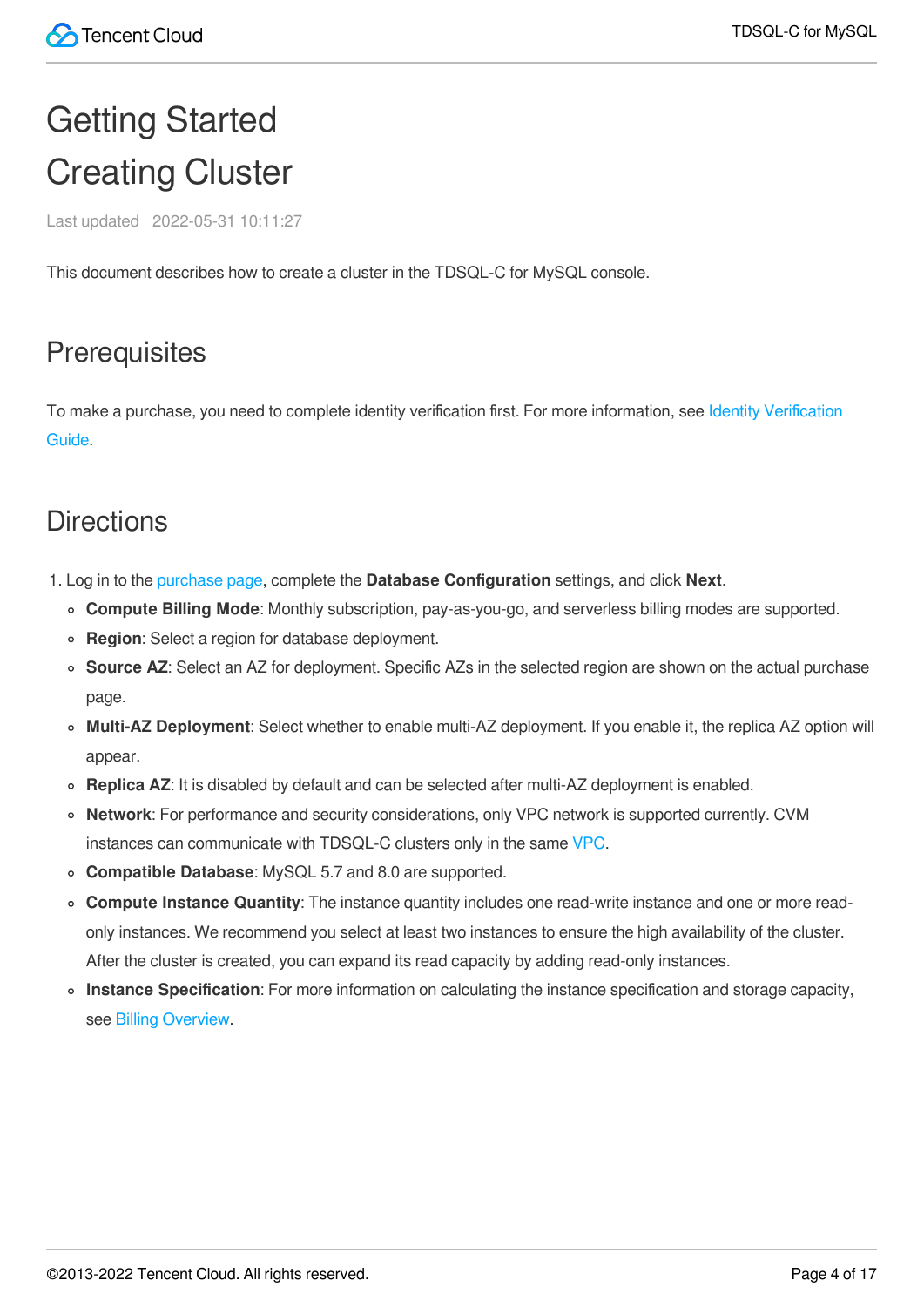| Instance Specification | All CPU Specs           | $\checkmark$ | All Memory Specs | $\checkmark$ |        |        |              |                   |                                                  |
|------------------------|-------------------------|--------------|------------------|--------------|--------|--------|--------------|-------------------|--------------------------------------------------|
|                        | ◡                       | Dedicated    | 12-core          | 96GB         | 288000 | 36Gbps | 80TB         | 4 AZS<br>         | <b>CONTRACTOR</b><br>$\blacktriangle$<br>D/month |
|                        | O                       | Dedicated    | 16-core          | 64GB         | 384000 | 48Gbps | <b>100TB</b> | 4 AZS<br>-------- | USD/month                                        |
|                        | $\circ$                 | Dedicated    | 16-core          | 96GB         | 384000 | 48Gbps | <b>100TB</b> | 4 AZS<br>         | SD/month                                         |
|                        | $\curvearrowright$<br>U | Dedicated    | 16-core          | <b>128GB</b> | 384000 | 48Gbps | <b>100TB</b> | 4 AZs<br>         | <b>D/month</b>                                   |
|                        | $\widehat{\phantom{m}}$ | Dedicated    | 24-core          | 96GB         | 480000 | 60Gbps | <b>150TB</b> | 4 AZS<br>         | SD/month                                         |
|                        |                         |              |                  |              |        |        |              |                   | $\overline{\phantom{a}}$                         |

If your desired instance specification is sold out, you can click **Do you need it?**, and the pop-up window will display instances of the same specification in other AZs. If none of them meet your requirements, [submit](https://console.cloud.tencent.com/workorder/category) a ticket for assistance.

|         | Dedicated                    | 64-core                | 384GB             | 720000                                                   | 90Gbps | 400TB | 4 AZS<br>-------- |  |
|---------|------------------------------|------------------------|-------------------|----------------------------------------------------------|--------|-------|-------------------|--|
| $\circ$ | Dedicated<br>Do you need it? | 88-core                | 710GB             | 780000                                                   | 98Gbps | 400TB | 0 AZs<br>-------- |  |
|         |                              | A MAIN COLLECTION<br>. | <b>CONTRACTOR</b> | <b>CONTRACTOR</b><br>- 11<br>$\sim$<br><b>STATISTICS</b> |        |       |                   |  |

#### **Storage Billing Mode**:

- Pay-as-you-go billing is supported, which means you don't need to specify a storage option when you buy. TDSQL-C for MySQL is billed by the actual storage used per hour.
- Monthly subscription billing is supported, which means you need to purchase monthly-subscribed storage space now (billed in the entirety regardless of whether it is used up).

#### **Note**

Monthly-subscribed storage space can be purchased only after you select the monthly subscription billing mode.

- **Auto-Renewal**: Auto-renew the device monthly upon expiration if your account has sufficient balance.
- 2. Complete the **Basic Info** and **Advanced Configuration** settings, select the **Validity Period**, confirm the fees, and click **Buy Now**.
	- **Basic Info**
		- **Cluster Name**: Name the cluster now or later with up to 60 letters, digits, hyphens, underscores, and dots.
		- **Admin Username**: It is **root** by default.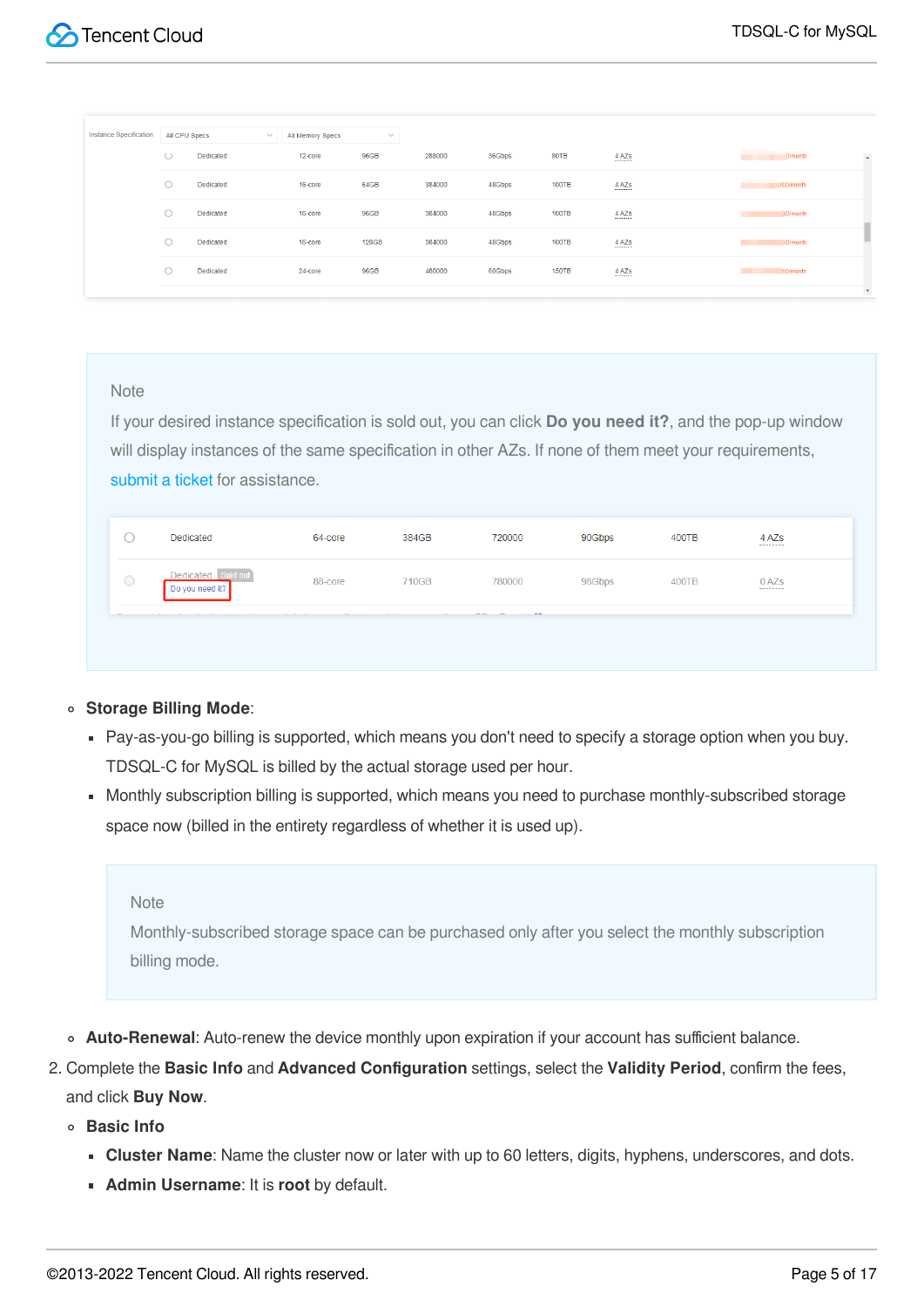- **Password**: The password can contain 8–64 characters in at least three of the following character types: uppercase letters, lowercase letters, digits, and special symbols  $\sim$ ! @#\$%^&\*\_-+=|\(){}  $[ ]:; '< I; > , . ?/ .$
- **Default Character Set**: UTF8, GBK, LATIN1, and UTF8MB4 are supported.
- **Custom Port**: It is 3306 by default and can be customized.
- **Advanced Configuration**
	- **Security Group**: Select or create a security group.
	- **Parameter Template**: Select or create a parameter template.
	- **Table Name Case Sensitivity**: Select **Case-Insensitive** or **Case-Sensitive**.
	- **Project:** Specify a project for the cluster to be created.
	- **Alarm Policy**: Select or create an alarm policy.
	- **Tag**: Add a tag to facilitate resource categorization and management.
	- **Terms and Conditions**: Read and indicate your consent to the terms and conditions.

|                                                                                                           | Cloud Native Database TDSQL-C (Former CynosDB) |                    |                                                        |
|-----------------------------------------------------------------------------------------------------------|------------------------------------------------|--------------------|--------------------------------------------------------|
| $(\checkmark)$<br>Database<br>Configuration                                                               | $\left( 2\right)$<br><b>Basic Info</b>         | (3) Complete       |                                                        |
| <b>Basic Info</b>                                                                                         |                                                |                    |                                                        |
| Cluster Name<br>Name It Later                                                                             | Name It Now                                    |                    |                                                        |
| Admin Username<br>root                                                                                    |                                                |                    |                                                        |
| Password<br>Enter the password                                                                            | $2\pi q$ ef                                    |                    |                                                        |
| Confirm Password<br>Enter the password again                                                              | <b>hyd</b>                                     |                    |                                                        |
| Default Character Set<br>UTF8                                                                             | <b>GBK</b><br>LATIN1<br>UTF8MB4                |                    |                                                        |
| Custom Port<br>3306<br>$\sim$                                                                             | $+$                                            |                    |                                                        |
| <b>Advanced Configuration</b>                                                                             |                                                |                    |                                                        |
| Selected instance specification: Dedicated 2-core/4 GB MEM<br>Period<br>$\overline{2}$<br>6 months 1 year | 7% of<br>Quantity<br>More<br>$+$               | Configuration Fees | <b>JSD</b><br><b>Buy Now</b><br>Previous<br><b>USD</b> |

When you hover over **Configuration Fees**, the details such as computing fees and storage fees will be displayed.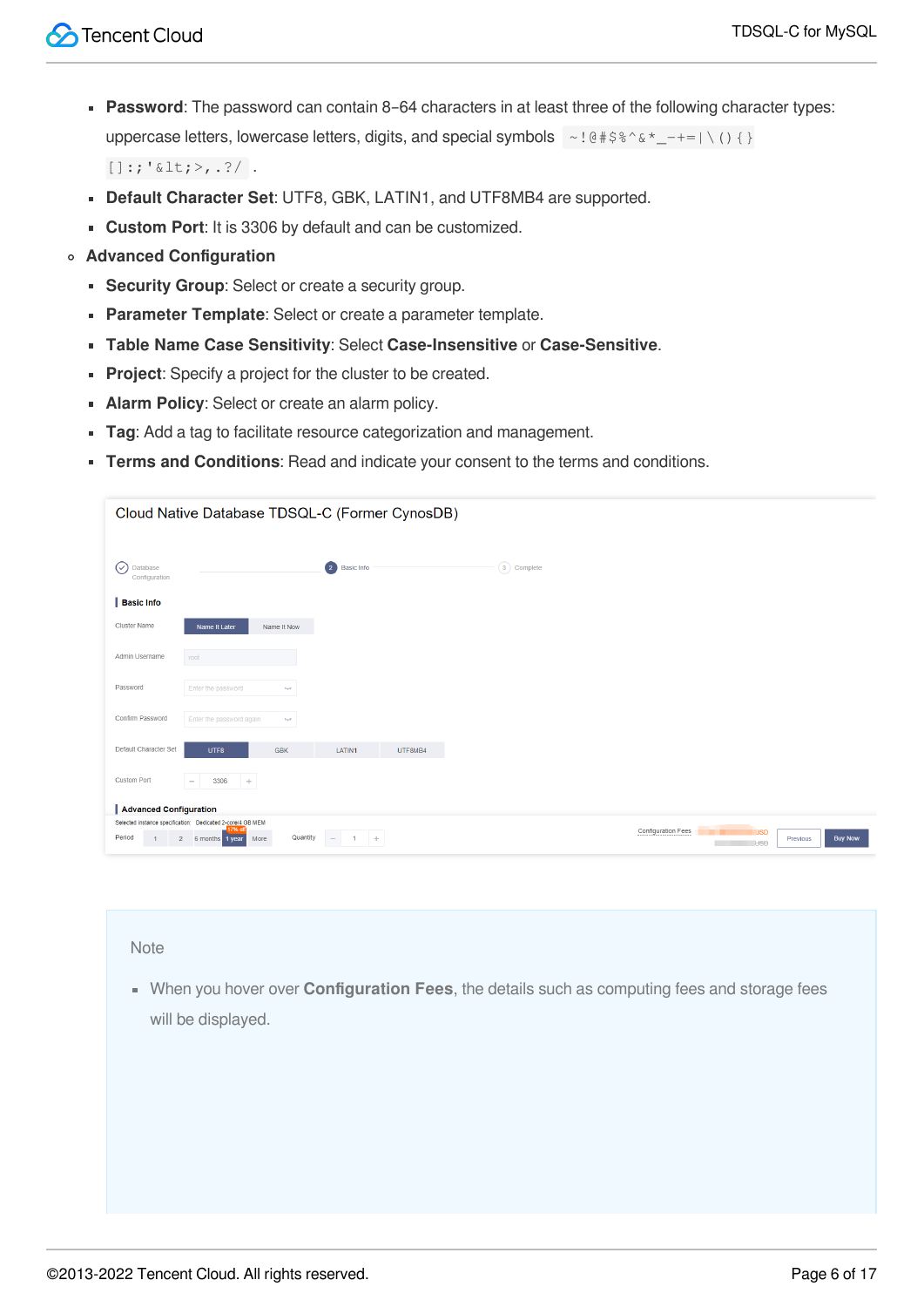| <b>Billable Item</b> | <b>Original Price</b> | <b>Discount</b> | <b>Discounted Price</b> |  |
|----------------------|-----------------------|-----------------|-------------------------|--|
| Computing Fees       | <b>JSD</b>            | 17% off         | <b>NUSD</b>             |  |
| Total                | <b>IUSD</b>           | 17% off         | <b>2USD</b>             |  |

**Cluster quantity** 

Pay-as-you-go: You can purchase up to ten TDSQL-C for MySQL clusters in each AZ. If you need more, [submit](https://console.cloud.tencent.com/workorder/category) a ticket for assistance.

Monthly subscription: You can purchase an unlimited number of clusters.

- When the amount of data stored in a cluster exceeds its maximum storage space, the cluster can only read but not write data. In this case, you can choose to delete redundant data or upgrade the specification.
- 3. After the purchase is completed, you will be redirected to the cluster list. After the status of the cluster becomes **Running**, it can be used normally.

### Subsequent Operations

After purchasing the TDSQL-C for MySQL cluster, you can connect to it through its private or public network address or DMC. For more information, see [Connecting](https://intl.cloud.tencent.com/document/product/1098/40627) to Cluster.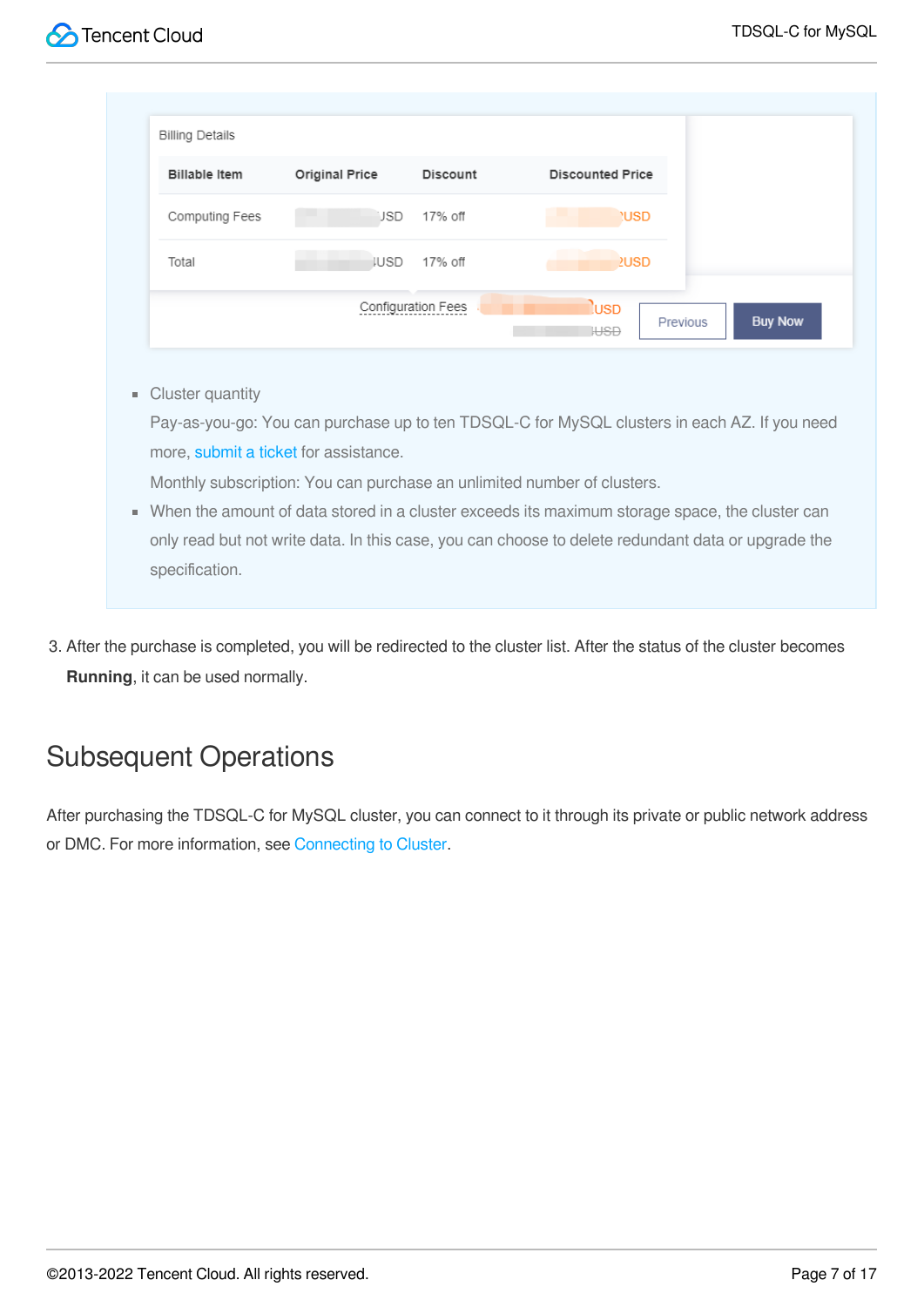### <span id="page-7-0"></span>Connecting to Cluster

Last updated 2022-05-09 14:53:41

### Connection Methods

You can connect to TDSQL-C for MySQL in the following ways:

- **Private network connection**: A CVM instance can be used to connect to the private network address of a TDSQL-C for MySQL instance. This method utilizes the high-speed private network of Tencent Cloud and features low delay.
- $\bullet$  The CVM instance and the database must be under the same account and in the same [VPC](https://intl.cloud.tencent.com/document/product/215/535) in the same region.
- The private network address is provided by the system by default and can be viewed in the cluster list or on the cluster details page in the [console.](https://console.cloud.tencent.com/cynosdb)

Note

CVM and TencentDB instances in different VPCs (under the same or different accounts in the same or different regions) can be interconnected over the private network through Cloud Connect [Network.](https://intl.cloud.tencent.com/document/product/1003)

- **Public network connection**: You can connect to your TDSQL-C for MySQL cluster at its public network address. The public network address needs to be [manually](#page-15-0) enabled. It can be viewed on the instance details page in the [console](https://console.cloud.tencent.com/cynosdb) and can be disabled if no longer needed.
- Enabling the public network address will expose your database services to the public network, which may lead to database intrusions or attacks. We recommend you use the private network to connect to the database.
- Public network access to TencentDB is suitable for development or auxiliary database management but not for actual business access, because uncontrollable factors may cause public network access to be unavailable, such as DDoS attacks and sudden surges in access traffic.
- **DMC connection**: You can access TDSQL-C for MySQL through Database Management Console (DMC).

### Connection to TDSQL-C for MySQL over Private or Public Network

### **Connecting from Windows CVM instance**

- 1. Log in to a Windows CVM instance. For more information, see Customizing Windows CVM [Configurations](https://intl.cloud.tencent.com/document/product/213/10516).
- 2. Download a standard SQL client.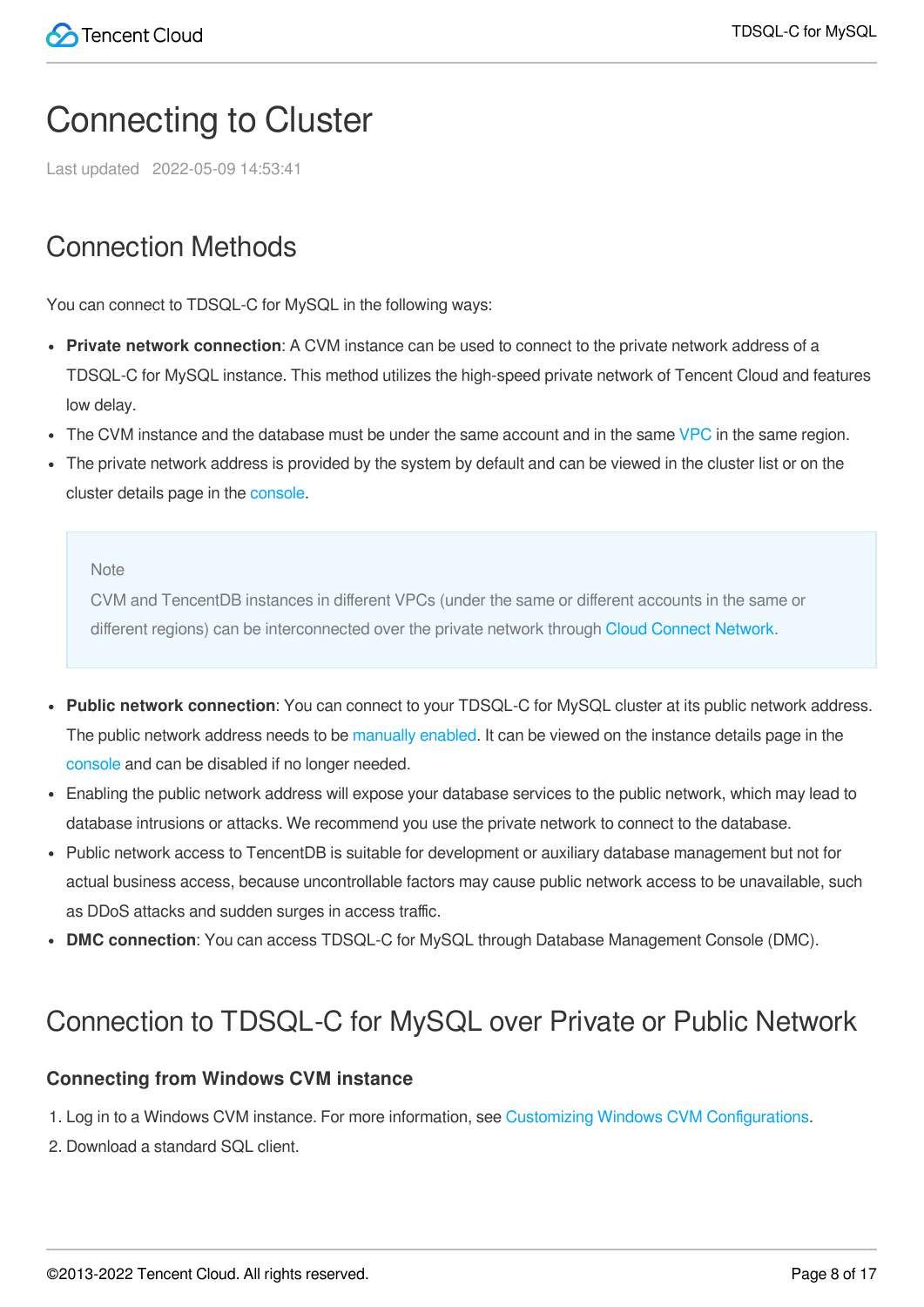

We recommend you download MySQL Workbench. Click [here](https://dev.mysql.com/downloads/workbench/) and download an installer based on your operating system.

| MySQL Workbench 8.0.18                                                                    |              |                          |
|-------------------------------------------------------------------------------------------|--------------|--------------------------|
| Select Operating System:                                                                  |              | Looking for previous GA  |
| Microsoft Windows                                                                         | $\checkmark$ | versions?                |
| <b>Recommended Download:</b>                                                              |              |                          |
| <b>MySQL Installer</b> for Windows                                                        |              |                          |
| All MySQL Products. For All Windows Platforms.<br>In One Package.                         |              |                          |
| Starting with MySQL 5.6 the MySQL Installer package replaces the standalone MSI packages. |              |                          |
| Windows (x86, 32 & 64-bit), MySQL Installer MSI                                           |              | Go to Download Page >    |
| <b>Other Downloads:</b>                                                                   |              |                          |
| Windows (x86, 64-bit), MSI Installer                                                      | 8.0.18       | <b>Download</b><br>37.2M |

3. **Login**, **Sign Up**, and **No thanks, just start my download.** will appear on the page. Select **No thanks, just start my download.** to download quickly.



4. Install MySQL Workbench on this CVM instance.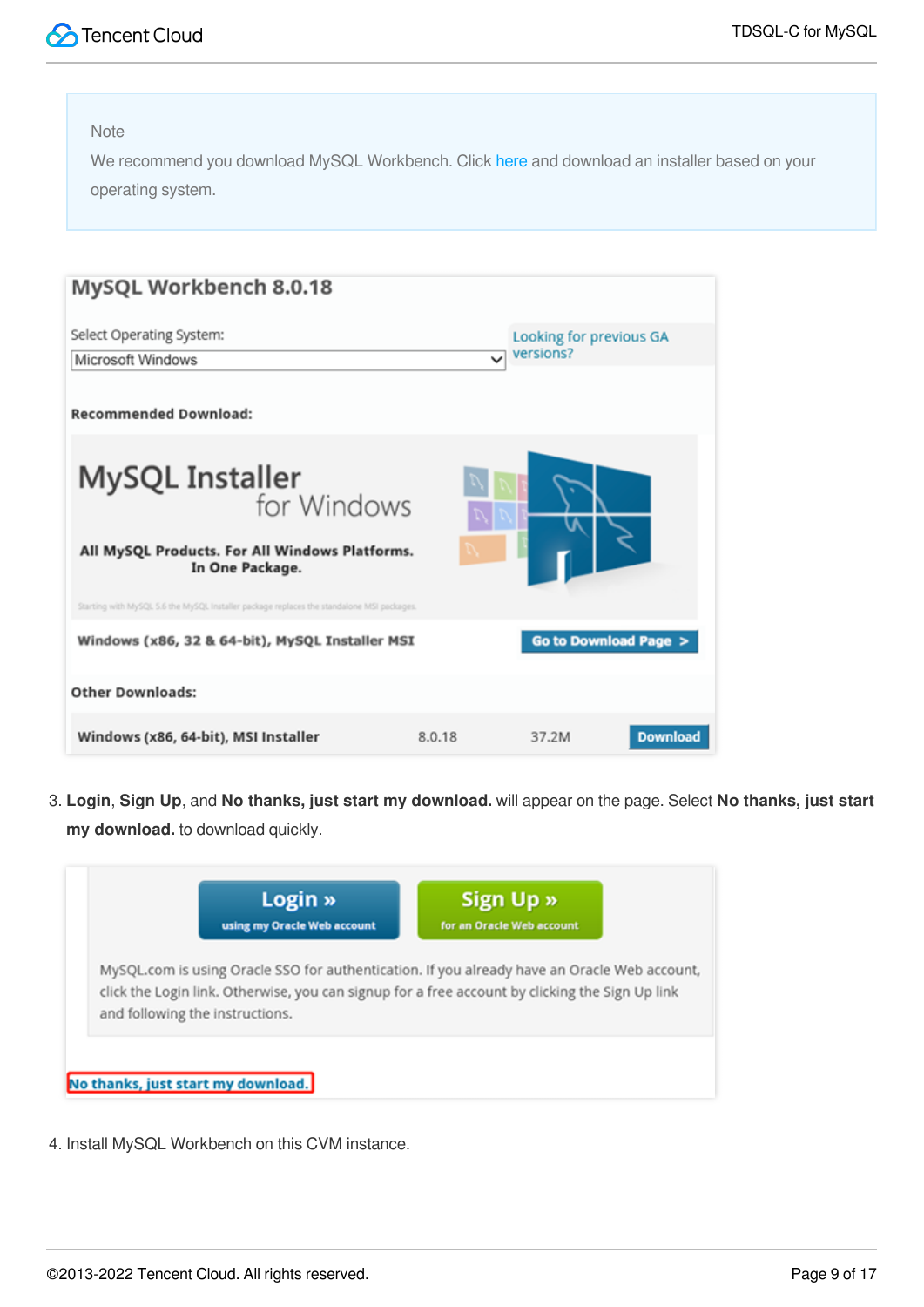- Microsoft .NET Framework 4.5 and Visual C++ Redistributable for Visual Studio 2015 are required for the installation.
- You can click **Download Prerequisites** in the MySQL Workbench installation wizard to enter the corresponding page to download and install them. Then, install MySQL Workbench.

| MySQL Workbench 8.0 CE - Setup Wizard | ×                                                                                                       |
|---------------------------------------|---------------------------------------------------------------------------------------------------------|
|                                       | MySQL Workbench 8.0 CE Setup Wizard ended<br>prematurely                                                |
|                                       | The wizard was interrupted before MySQL Workbench 8.0 CE<br>could be completely installed.              |
|                                       | Your system has not been modified. To complete installation at<br>another time, please run setup again. |
| <b>MySQI</b>                          | Click Finish to exit the wizard.                                                                        |
| Download Prerequisites                | Cancel<br>$<$ Back<br>Finish                                                                            |

- 5. Open MySQL Workbench, select **Database** > **Connect to Database**, enter the private (or public) network address, username, and password of your MySQL instance and click **OK** to log in.
	- **Hostname**: Enter the private (or public) network address of the target database, which can be viewed on the cluster details page in the [console](https://console.cloud.tencent.com/cynosdb). For public network address, check whether it has been enabled as instructed in [Enabling](#page-15-0) Public Network Address.
	- **Port**: Private (or public) network port.
	- **Username:** The default value is root.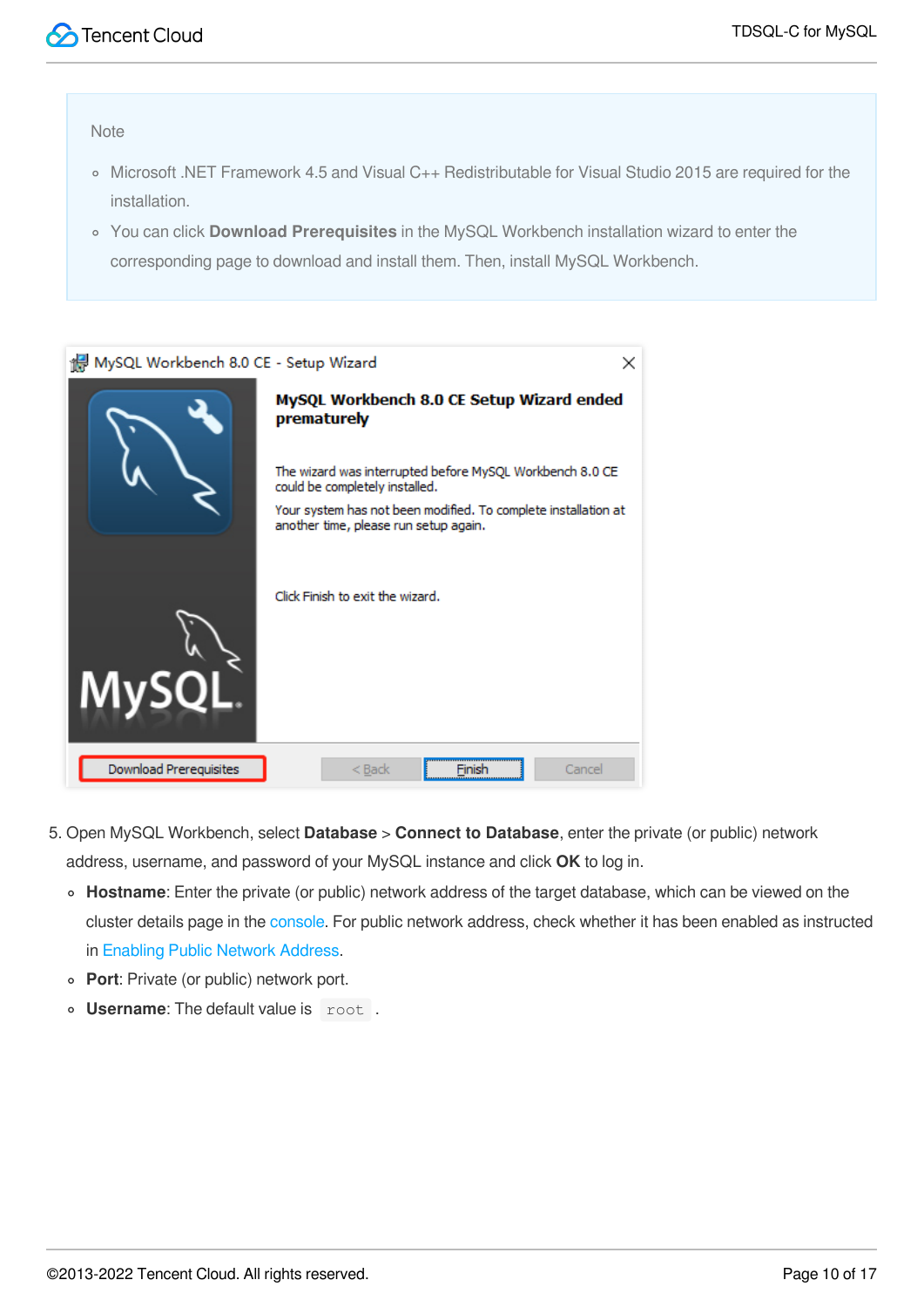**Password**: The password corresponding to the username. If you forgot the password, reset it in the [console](https://console.cloud.tencent.com/cynosdb).

| MySQL Workbench |                                                                                                          | $\times$<br>门               |
|-----------------|----------------------------------------------------------------------------------------------------------|-----------------------------|
| 合               | File Edit View Database Tools Scripting Help                                                             |                             |
|                 |                                                                                                          |                             |
|                 | MySQL Connections $\oplus$ $\otimes$                                                                     | <b>4 Filter connections</b> |
|                 | Connect to Database<br>$\Box$<br>$\times$                                                                |                             |
|                 | <b>Stored Connection:</b><br>Select from saved connection settings<br>$\checkmark$                       |                             |
|                 | Standard (TCP/IP)<br>$\checkmark$<br>Method to use to connect to the RDBMS<br><b>Connection Method:</b>  |                             |
|                 | Parameters SSL<br>Advanced                                                                               |                             |
|                 | Name or IP address of the server host - and<br>Hostname:<br>Port:<br>10.<br>3306<br>TCP/IP port.         |                             |
|                 | Name of the user to connect with.<br>Username:<br>root                                                   |                             |
|                 | The user's password. Will be requested later if it's<br>Password:<br>Store in Vault<br>Clear<br>not set. |                             |
|                 | Default Schema:<br>The schema to use as default schema. Leave<br>blank to select it later.               |                             |
|                 |                                                                                                          |                             |
|                 |                                                                                                          |                             |
|                 | $\mathbb{Z}$                                                                                             |                             |
|                 |                                                                                                          |                             |
|                 |                                                                                                          |                             |
|                 |                                                                                                          |                             |
|                 | <b>OK</b><br>Cancel                                                                                      |                             |
|                 |                                                                                                          |                             |

6. After successful login, the following page will appear, where you can view the modes and objects of the database, create tables, and perform operations such as data insertion and query.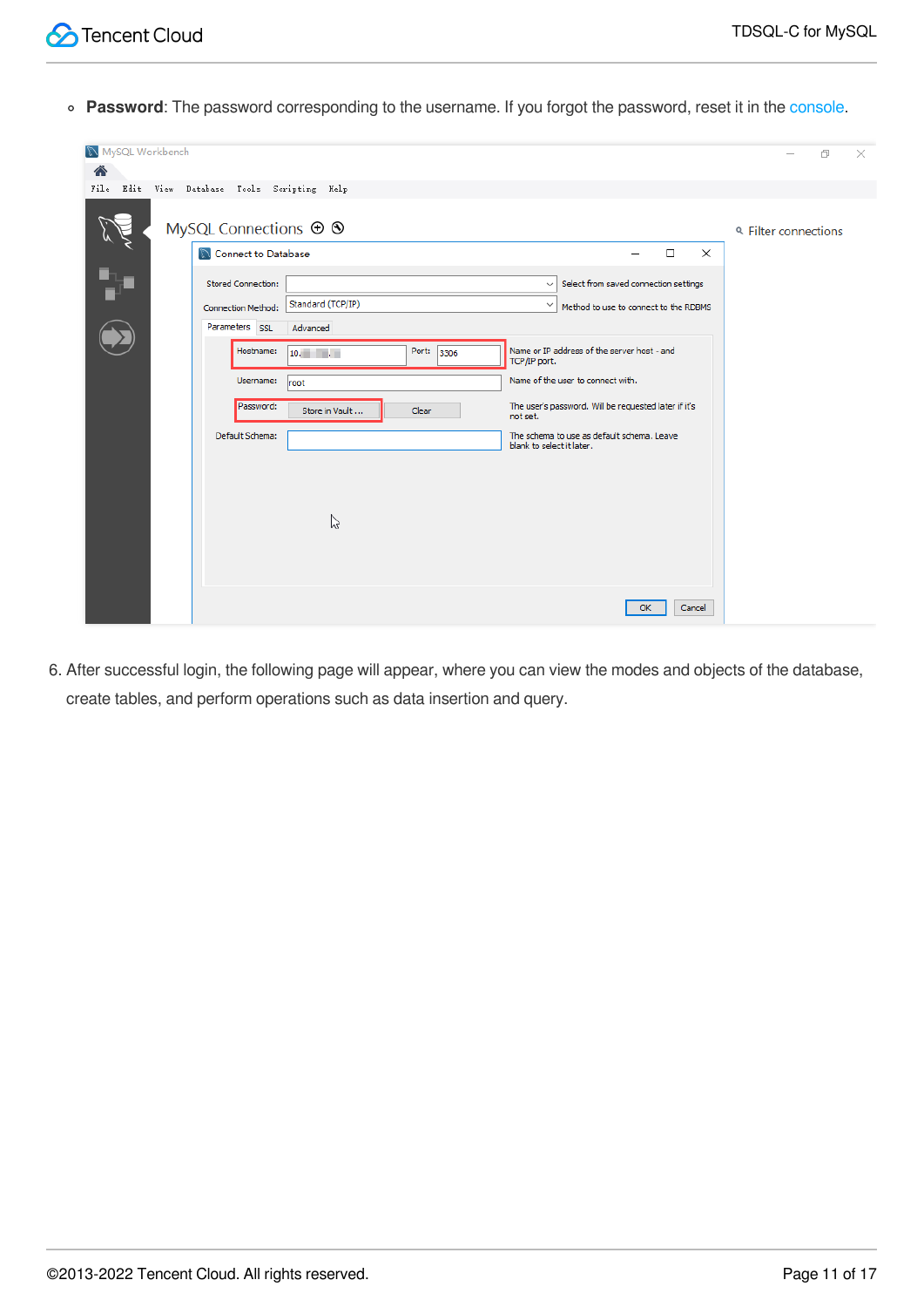

### **Connecting from Linux CVM instance**

- 1. Log in to the Linux CVM instance. For more information, see Customizing Linux CVM [Configurations](https://intl.cloud.tencent.com/document/product/213/10517).
- 2. Taking a CVM instance on CentOS 7.2 (64-bit) as an example, run the following command to install the MySQL client.

yum **install** mysql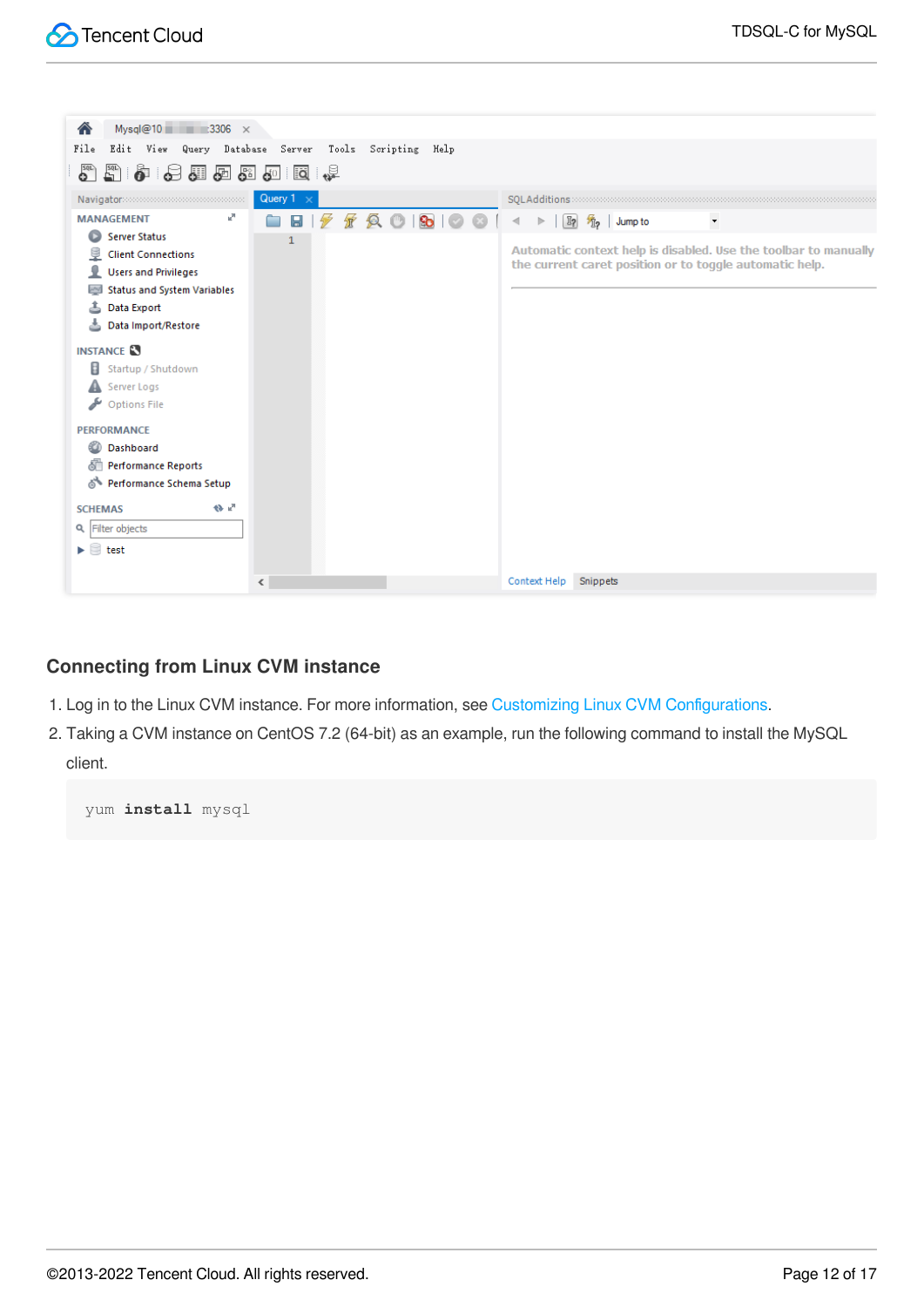If Complete! is displayed, the MySQL client is installed successfully.

| CentOS Linux 7 (Core)<br>Kernel 3.10.0-327.36.3.el7.x86_64 on an x86_64<br>UM_135_34_centos login: root<br>Password:<br>[root@UM_135_34_centos ~]# yum install mysql  <br>Loaded plugins: fastestmirror, langpacks<br>Loading mirror speeds from cached hostfile<br>Resolving Dependencies<br>$\rightarrow$ Running transaction check<br>$\rightarrow$ ---> Package mariadb. $\times$ 86 64 1:5.5.52-1.el7 will be installed<br>$\rightarrow$ Running transaction check<br>---> Package mariadb-libs.x86_64 1:5.5.50-1.el7_2 will be updated<br>$\rightarrow$ --> Package mariadb-libs. $\times$ 86_64 1:5.5.52-1.el7 will be an update |                | --> Processing Dependency: mariadb-libs(x86-64) = 1:5.5.52-1.el7 for package: 1:mariadb-5.5.52-1.el7.x86_64 |                            |                                                 |
|-----------------------------------------------------------------------------------------------------------------------------------------------------------------------------------------------------------------------------------------------------------------------------------------------------------------------------------------------------------------------------------------------------------------------------------------------------------------------------------------------------------------------------------------------------------------------------------------------------------------------------------------|----------------|-------------------------------------------------------------------------------------------------------------|----------------------------|-------------------------------------------------|
| --> Finished Dependency Resolution<br>Dependencies Resolved                                                                                                                                                                                                                                                                                                                                                                                                                                                                                                                                                                             |                |                                                                                                             |                            |                                                 |
|                                                                                                                                                                                                                                                                                                                                                                                                                                                                                                                                                                                                                                         |                |                                                                                                             |                            |                                                 |
| Package                                                                                                                                                                                                                                                                                                                                                                                                                                                                                                                                                                                                                                 | Arch           | Version                                                                                                     | Repository                 | Size                                            |
| Installing:<br>mariadb<br>Updating for dependencies:                                                                                                                                                                                                                                                                                                                                                                                                                                                                                                                                                                                    | x86 64         | $1:5.5.52-1.1$                                                                                              | <b>OS</b>                  | 8.7 M                                           |
| mariadb-libs                                                                                                                                                                                                                                                                                                                                                                                                                                                                                                                                                                                                                            | $\times 86$ 64 | $1:5.5.52-1. e17$                                                                                           | 50                         | 761 k                                           |
| <b>Transaction Summary</b>                                                                                                                                                                                                                                                                                                                                                                                                                                                                                                                                                                                                              |                |                                                                                                             |                            |                                                 |
| Install 1 Package<br>(1 Dependent package)<br>Upgrade                                                                                                                                                                                                                                                                                                                                                                                                                                                                                                                                                                                   |                |                                                                                                             |                            |                                                 |
| Total download size: 9.5 M<br>Is this ok [y/d/M]: y<br>Downloading packages:<br>Delta RPMs disabled because /usr/bin/applydeltarpm not installed.<br>$(1/2)$ : mariadb-libs-5.5.52-1.el7.x86_64.rpm<br>$(2/2)$ : mariadb-5.5.52-1.el7.x86_64.rpm                                                                                                                                                                                                                                                                                                                                                                                        |                |                                                                                                             |                            | 1 761 kB 00:00:00<br>$18.7 \text{ MB} 00:00:01$ |
| Total<br>Running transaction check<br>Running transaction test<br>Transaction test succeeded<br>Running transaction                                                                                                                                                                                                                                                                                                                                                                                                                                                                                                                     |                |                                                                                                             | 8.1 MB/s   9.5 MB 00:00:01 |                                                 |
| Updating : 1:mariadb-libs-5.5.52-1.el7. $\times$ 86_64<br>Installing : 1:mariadb-5.5.52-1.el7.x86_64<br>Cleanup<br>: 1:mariadb-libs-5.5.50-1.el7 2.x86 64                                                                                                                                                                                                                                                                                                                                                                                                                                                                               |                |                                                                                                             |                            | 1/3<br>2/3<br>3/3                               |
| Installed:<br>mariadb.x86_64_1:5.5.52-1.el7<br>Dependency Updated:<br>mariadb-libs.x86_64 1:5.5.52-1.el7<br>Complete!<br>IrooteUM 135 34 centos "1#                                                                                                                                                                                                                                                                                                                                                                                                                                                                                     |                |                                                                                                             |                            |                                                 |

3. Perform the corresponding operation based on the connection method:

#### **Private network connection:**

i. Run the following command to log in to the TDSQL-C for MySQL cluster.

mysql -h hostname -**P** port -u username -**p**

- hostname: Replace it with the private network address of the target cluster, which can be viewed on the cluster details page in the [console](https://console.cloud.tencent.com/cynosdb).
- port: Replace it with the private network port number.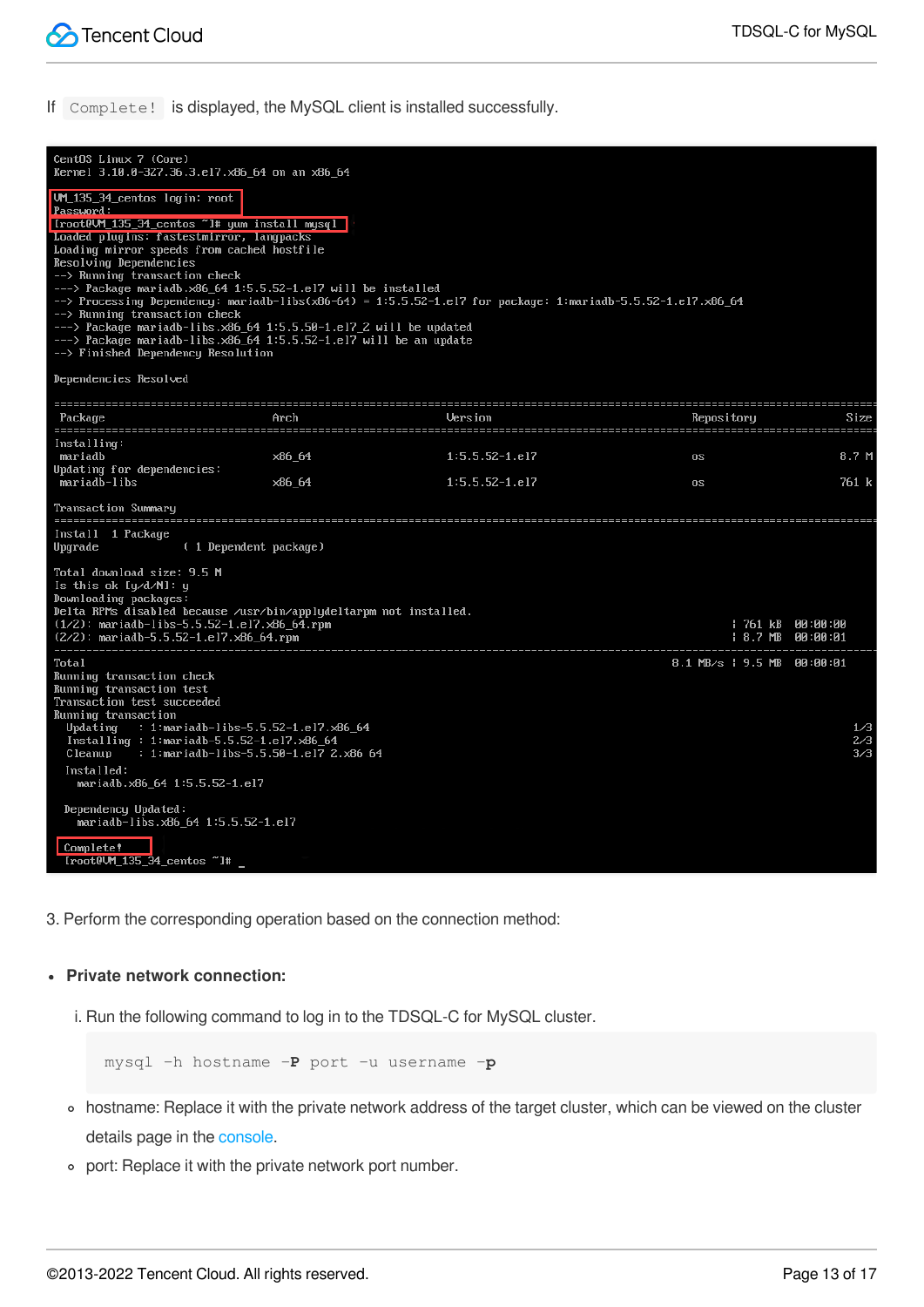username: Replace it with the default username root .

For example, if the private network address is 10.0.168.14:5308 and the username is root, enter the following connection command:  $my\sqrt{sq} -h\ 10.0.168.14 -P\ 5308 -u\ root -p$ .

- ii. Enter the password corresponding to the  $\sim$  root account of the cluster after  $\sim$  Enter password: is prompted. If you forgot the password, reset it in the [console](https://console.cloud.tencent.com/cynosdb).
	- If MySQL [(none)]> is displayed, you have logged in to TDSQL-C for MySQL successfully.

| $\lceil$ [root@UM_135_34_centos "]# musql -h 10.66. $\lceil$ . $\rceil$ -u root -p |  |  |  |  |  |
|------------------------------------------------------------------------------------|--|--|--|--|--|
| Enter password:                                                                    |  |  |  |  |  |
| Welcome to the MariaDB monitor. Commands end with ; or $\mathcal{A}q$ .            |  |  |  |  |  |
| Your MySQL connection id is 155439                                                 |  |  |  |  |  |
| Server version: 5.6.28-cdb20160902-log 20160902                                    |  |  |  |  |  |
| Copyright (c) 2000, 2016, Oracle, MariaDB Corporation Ab and others.               |  |  |  |  |  |
| Type 'help:' or '\h' for help. Type '\c' to clear the current input statement.     |  |  |  |  |  |
| MySQL $[(\text{none})]$                                                            |  |  |  |  |  |

#### **Public network connection:**

i. Run the following command to log in to the TDSQL-C for MySQL cluster.

mysql -h hostname -**P** port -u username -**p**

- hostname: Replace it with the public network address of the target cluster, which can be viewed together with the port on the cluster details page in the [console](https://console.cloud.tencent.com/cynosdb). If the public network address has not been enabled, enable it as instructed in [Enabling](#page-15-0) Public Network Address.
- port: Replace it with the public network port number.
- username: Replace it with the public network connection username. We recommend you create a separate account in the console for easier connection control.
- ii. Enter the password corresponding to the public network connection username after  $\text{Enter}$  password: is prompted. If you forgot the password, reset it in the [console](https://console.cloud.tencent.com/cynosdb).

In this example, hostname is 59281c4exxx.myqcloud.com and public network port is 15311.

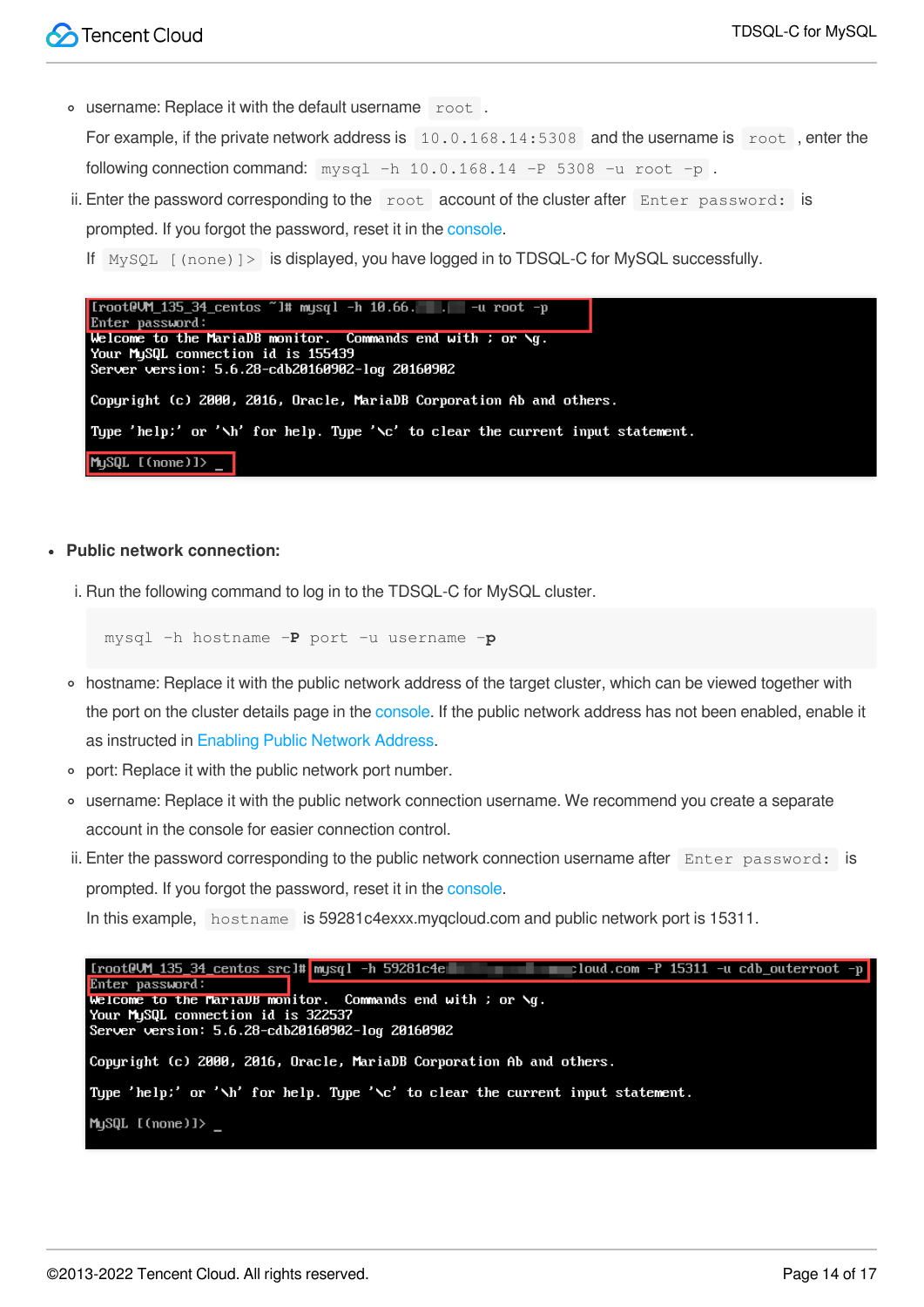4. Under the MySQL [(none)]> prompt, you can send an SQL statement to the TDSQL-C for MySQL server for execution. For specific command lines, see mysql Client [Commands.](https://dev.mysql.com/doc/refman/5.7/en/mysql-commands.html) Below takes show databases; as an example:

| MySQL $[$ (none) $]$ ) show databases; |
|----------------------------------------|
| ----------------+                      |
| : Database                             |
| ------------------                     |
| i information_schema i                 |
| H<br>H<br>mysql                        |
| : performance_schema :                 |
| l test                                 |
| . _ _ _ _ _ _ _ _ _ _ _ _ _ _ _ _      |
| 4 rows in set $(0.00$ sec)             |

### Connection Through DMC

- 1. Log in to the [console](https://console.cloud.tencent.com/cynosdb) and click **Log In** in the **Operation** column in the cluster list.
- 2. On the login page of DMC, enter "root" as the account and the password configured for the root account during cluster creation and click **Log In**.

### Note

DMC enables you to easily access instances, manipulate tables and databases, manage instance sessions, and monitor InnoDB lock waits, SQL window, etc. in real time.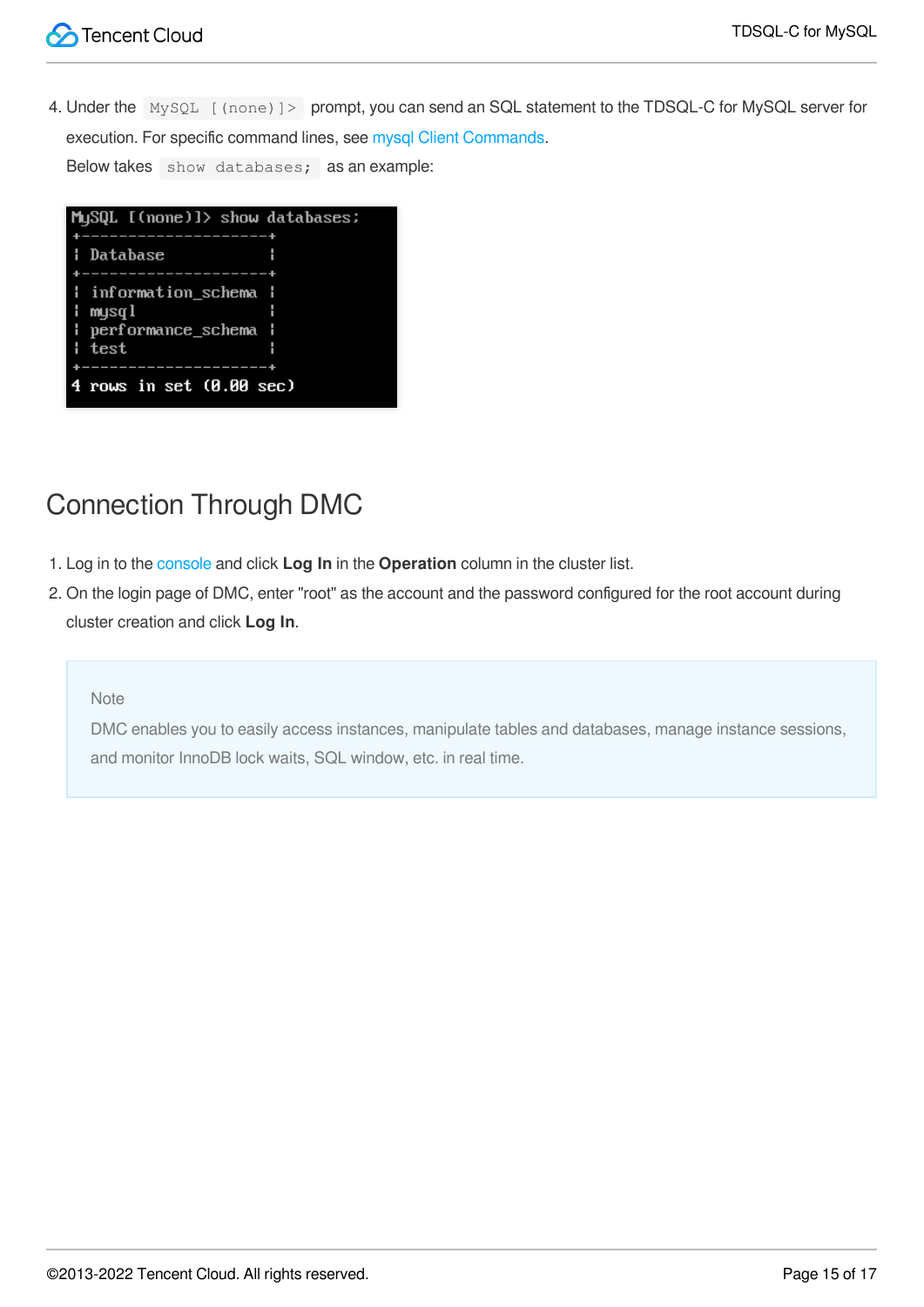| Type     | TDSQL-C for MySQL       |
|----------|-------------------------|
| Region   | South China (Guangzhou) |
| Instance | cyno:                   |
| Account  | Database account        |
| Password | Database password       |
|          | Log In                  |

### <span id="page-15-0"></span>Appendix 1. Enabling Public Network Address

#### **Note**

To connect over the public network, you need to enable the public network address of your database first.

- 1. Log in to the [console](https://console.cloud.tencent.com/cynosdb) and click a cluster ID in the cluster list to enter the cluster details page.
- 2. On the cluster details page, click **Enable** after the public network addresses.

| <b>Connection Info</b>              |                                   |  |  |  |
|-------------------------------------|-----------------------------------|--|--|--|
| Private Read-Write Address:         | Public Read-Write Address: Enable |  |  |  |
| Private Read-Only Address:<br>- 同一ノ | Public Read-Only Address: Enable  |  |  |  |

### 3. In the pop-up window, click **OK**.

#### **Note**

- Once enabled successfully, the public network address can be viewed in the connection information.
- o The public network access can be disabled by using the switch. When it is enabled again, the public IP corresponding to the domain name remains the same.
- To access the public network, you need to enable and [configure](https://intl.cloud.tencent.com/document/product/1098/44594) a security group policy and open the default (3306) or modified private network access port.